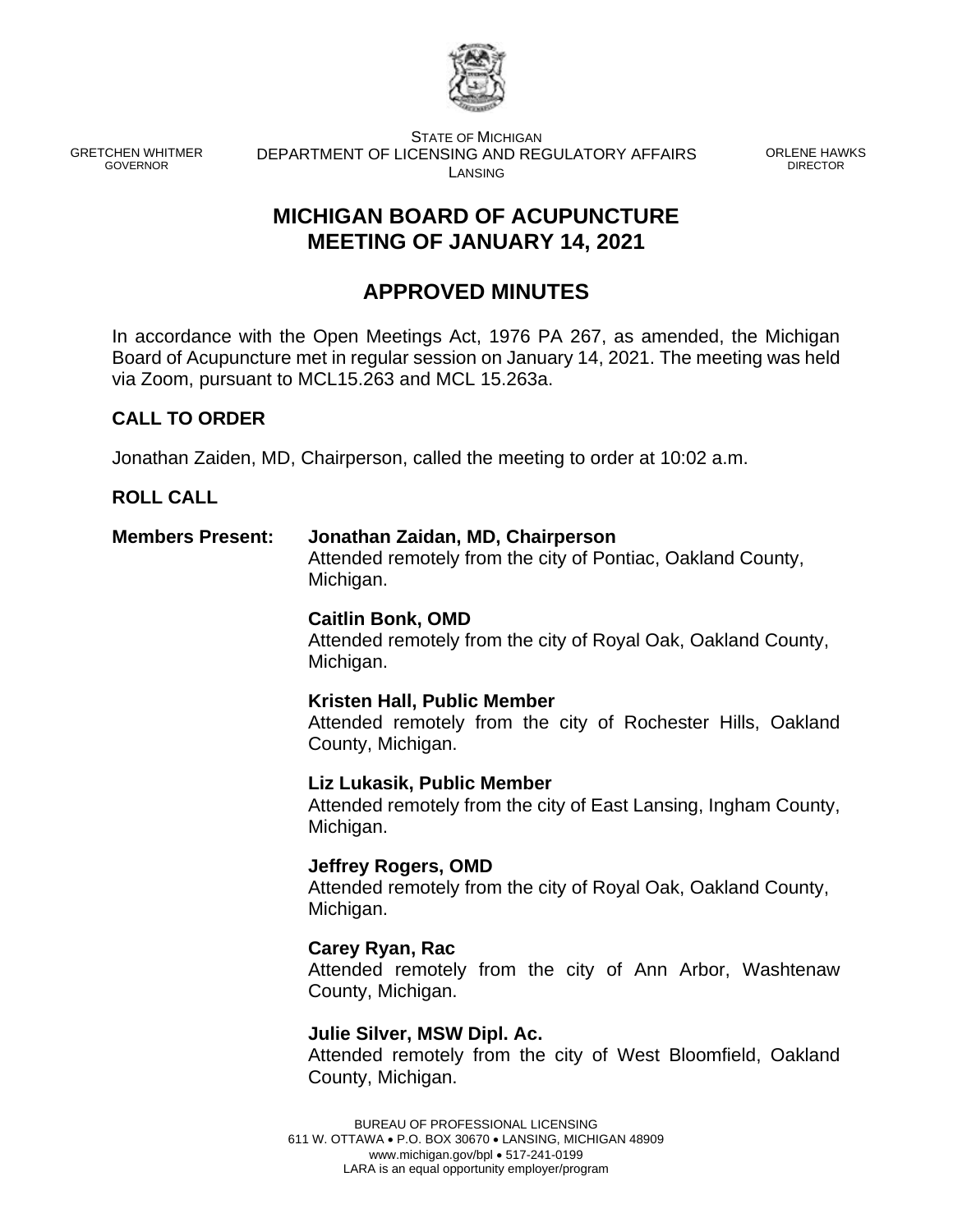|                        | <b>Elizabeth Stewart, RAc</b><br>Attended remotely from the city of Adrian, Lenawee County,<br>Michigan.                                                                                                                           |
|------------------------|------------------------------------------------------------------------------------------------------------------------------------------------------------------------------------------------------------------------------------|
|                        | <b>Zhiling Trowbridge, MD</b><br>Attended remotely from the city of Grand Rapids, Kent County,<br>Michigan.                                                                                                                        |
| <b>Members Absent:</b> | Beth Converse, RAc, Vice Chairperson<br>Renee Hubbs, RAc<br>John Sealey, DO, FACOS<br>Jonell Underwood, Public Member                                                                                                              |
| <b>Staff Present:</b>  | Dena Marks, Senior Policy Analyst, Board and Committees Section<br>LeAnn Payne, Board Support, Board and Committees Section<br>Kerry Przybylo, Manager, Boards and Committees Section<br>Rick Roselle, Analyst, Compliance Section |

# **APPROVAL OF AGENDA**

MOTION by Silver seconded by Bonk, to approve the agenda as presented.

A roll call vote was held: Yeas – Bonk, Hall, Lukasik, Rogers, Ryan, Silver. Stewart, Trowbridge, Zaiden Nays – None

MOTION PREVAILED

#### **APPROVAL OF MINUTES**

MOTION by Bonk, seconded Silver, to approve the minutes of the October 3, 2020 meeting as presented.

A roll call vote was held: Yeas – Bonk, Hall, Lukasik, Rogers, Ryan, Silver. Stewart, Trowbridge, Zaiden Nays – None

#### MOTION PREVAILED

## **REGULATORY CONSIDERATIONS**

None

## **OLD BUSINESS**

None